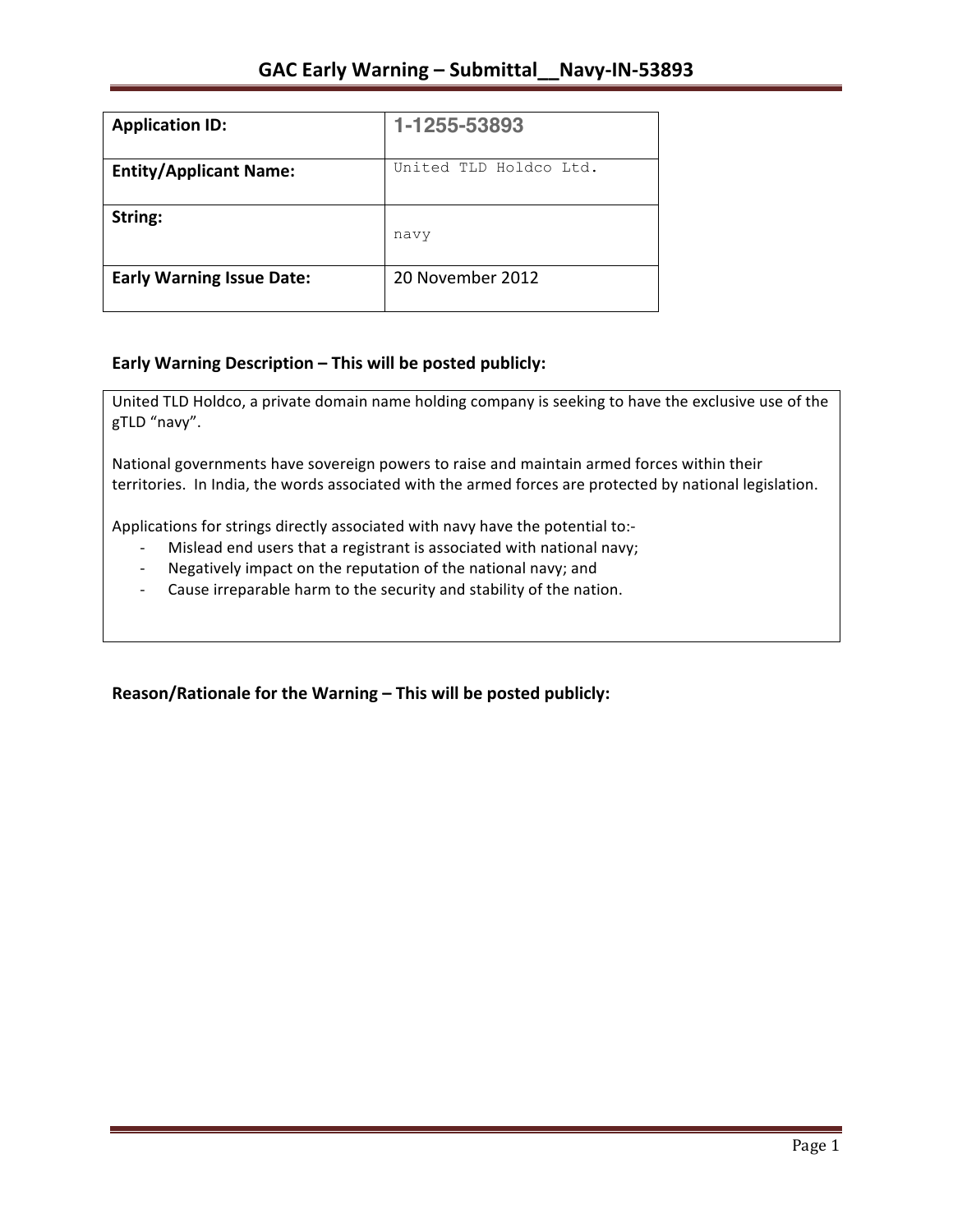National governments have exclusively powers to raise and maintain navies within their territories. This is a sovereign function.

National governments have sovereign powers to raise and maintain armed forces within their territories. In India, the words associated with the armed forces are protected by national legislation.

The applied for string has the potential to:-

- Mislead end-users that a registrant is associated with national navy
- Negatively impact on the reputation of national navy; and
- Cause irreparable harm to the security and stability of the nation.

We cannot see mitigating circumstances under which the applicant can address the security and stability concerns that would apply, not only to India, but to every nation in the world.

Allowing sovereign functions in the exclusive hands of foreign corporations whose motivations are unknown, and whose jurisdictions are not accessible for national government should NOT be allowed to happen by ICANN.

### **Possible Remediation steps for Applicant – This will be posted publicly:**

The applicant should withdraw their application based on the information provided above.

The sensitive nature of the gTLD, and the continued opportunity for abuse, misrepresentation and reputation makes remediation very difficult.

## **Further Notes from GAC Member(s) (Optional) – This will be posted publicly:**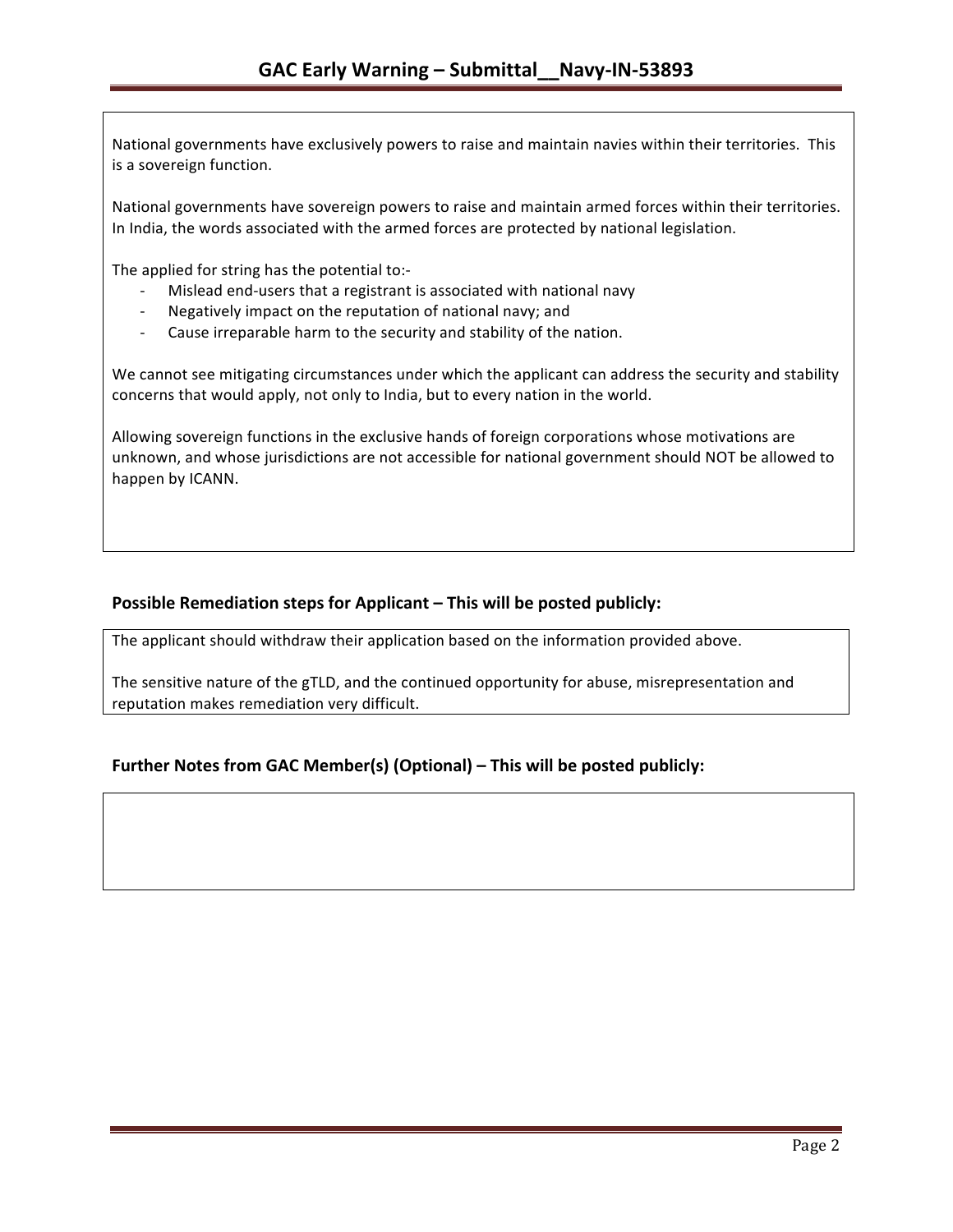# **INFORMATION FOR APPLICANTS**

## **About GAC Early Warning**

The GAC Early Warning is a notice only. It is not a formal objection, nor does it directly lead to a process that can result in rejection of the application. However, a GAC Early Warning should be taken seriously as it raises the likelihood that the application could be the subject of GAC Advice on New gTLDs or of a formal objection at a later stage in the process. Refer to section 1.1.2.4 of the Applicant Guidebook (http://newgtlds.icann.org/en/applicants/agb) for more information on GAC Early Warning.

## **Instructions if you receive the Early Warning**

**ICANN** strongly encourages you work with relevant parties as soon as possible to address the concerns **voiced in the GAC Early Warning.** 

## **Asking questions about your GAC Early Warning**

If you have questions or need clarification about your GAC Early Warning, please contact gacearlywarning@gac.icann.org. As highlighted above, ICANN strongly encourages you to contact gacearlywarning@gac.icann.org as soon as practicable regarding the issues identified in the Early Warning. 

## **Continuing with your application**

If you choose to continue with the application, then the "Applicant's Response" section below should be completed. In this section, you should notify the GAC of intended actions, including the expected completion date. This completed form should then be sent to gacearlywarning@gac.icann.org. If your remediation steps involve submitting requests for changes to your application, see the change request process at http://newgtlds.icann.org/en/applicants/customer-service/change-requests.

In the absence of a response, ICANN will continue to process the application as submitted.